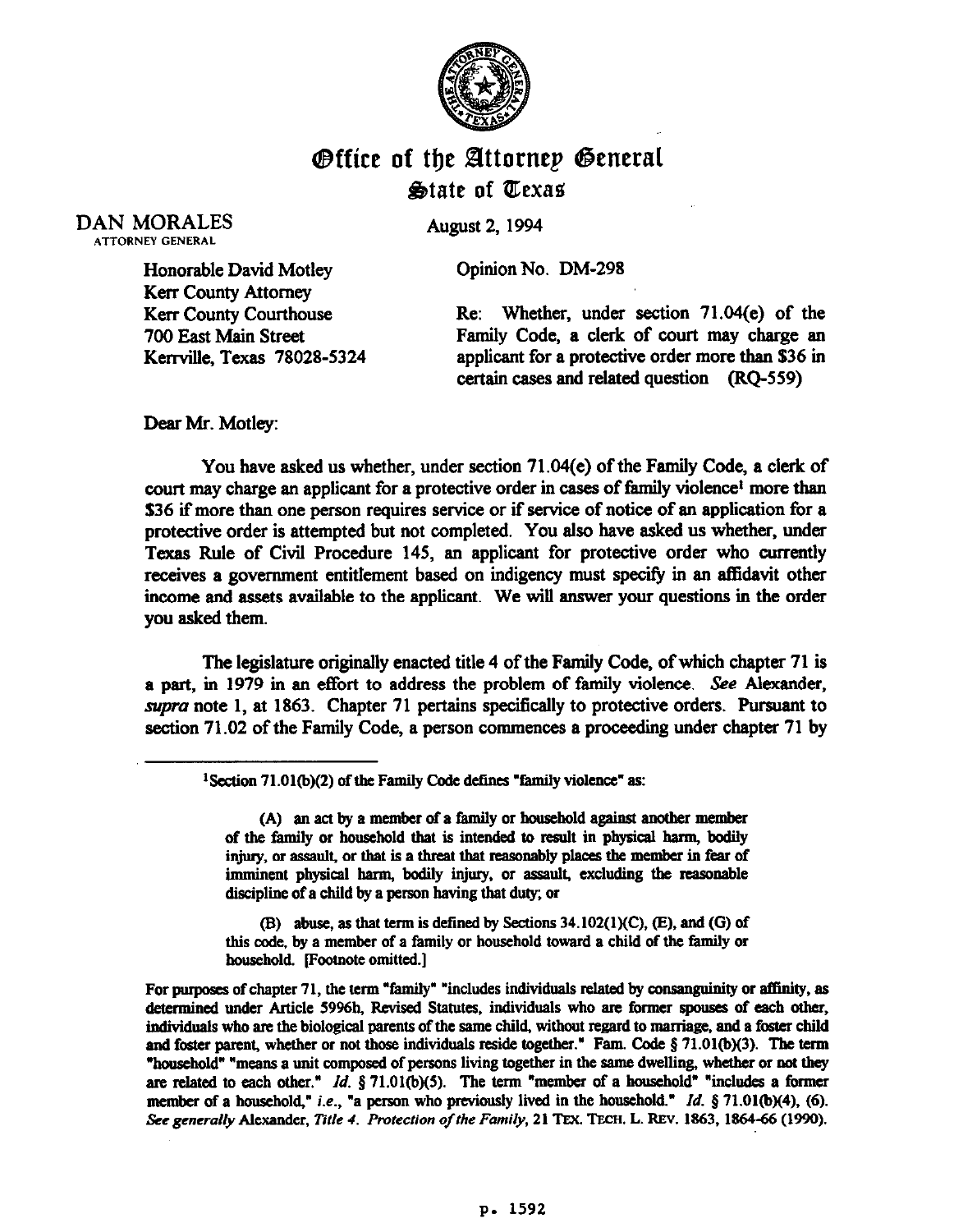filing with the appropriate clerk of court an application for a protective order. See Fam. Code §§ 71.03 - .05 (providing for venue, persons qualified to file application, and contents of application). Section 71.04(e), about which you specifically ask, provides for fees related to the filing and service of an application for protective order. It states as follows:

> The fee for filing an application is \$16 and is to be paid to the clerk of the court in which the application is filed. Except as provided in Section 71.07 of this code, the applicant may not be assessed any other fees, costs, charges, or expenses by the clerk of the court or any other public official in connection with the application. The total fees relating to the filing of and service of *notice of an application for a protective order, including fees under* Section 71.07 of this code, may not exceed \$36 under any *ciramstunces.* An applicant who is unable to pay the filing fee and other costs as provided in Section 71.07 of this code may file with the court an affidavit of inability to pay under the procedures, to the extent that they apply, provided by the Texas Rules of Civil Procedure. [Emphasis added.]

Section 71.07, to which section 71.04(e) refers, provides in pertinent part as follows:

(a) Each individual who is alleged to have committed family violence is entitled to service of notice of an application for a protective order as provided by this section on the filing of an application.

. . . .

. . . .

(f) A party 5ing an application for a protective order shall furnish the clerk with a sufficient number of copies of the application for service of those individuals alleged in the application to have committed family violence.

(g) A notice of an application for a protective order shall be served in the same manner as a citation under the Texas Rules of Civil Procedure, except that service by publication is not authorized.

(i) The fee for service of notice of an application for a protective order charged to the applicant under this section may not be more than:

 $(1)$  \$20 if the notice is delivered in person; or

(2) the cost of postage if the service is by registered or certified mail.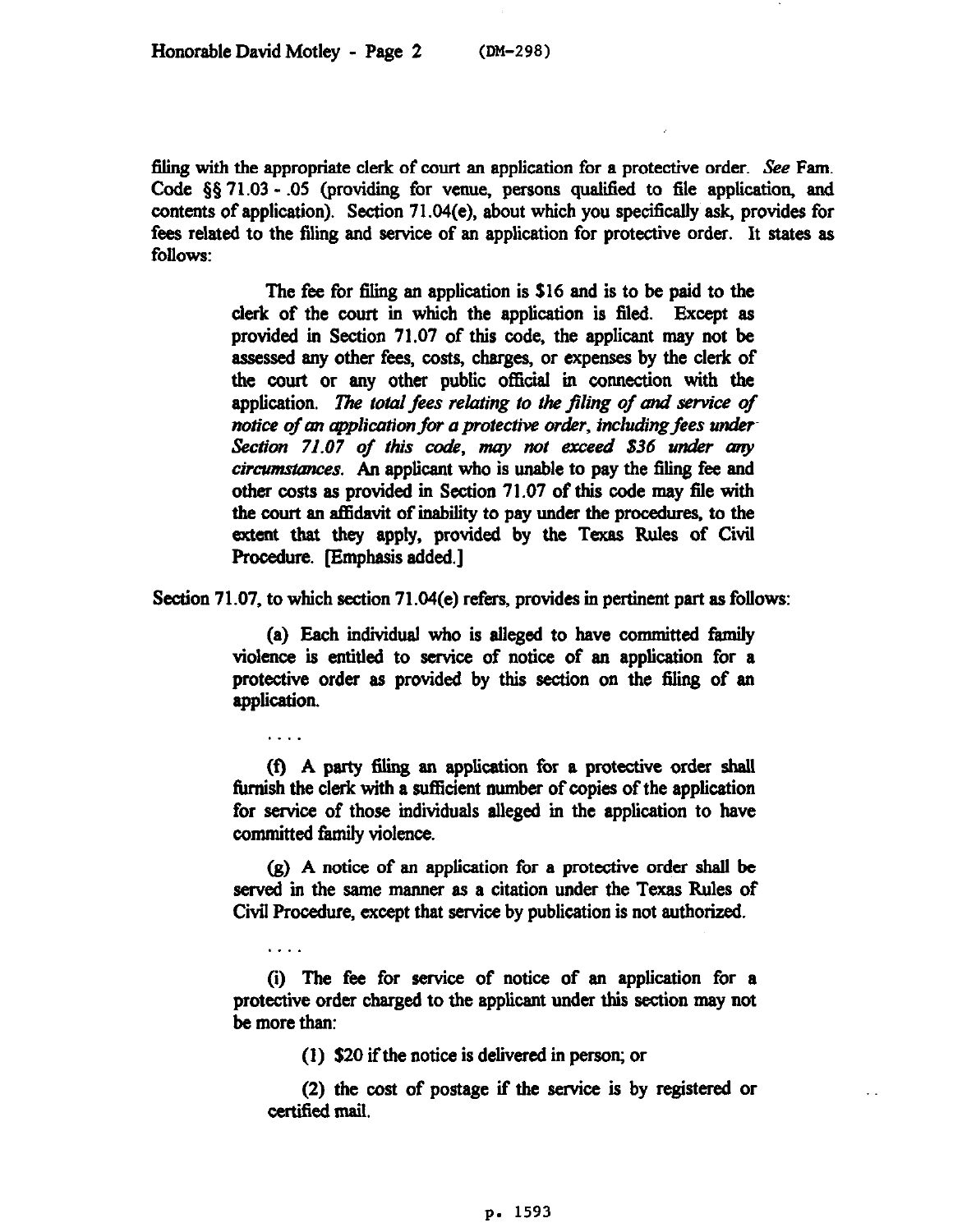Section 71.04(e) limits the total fees a clerk may charge an applicant for a protective order to \$36. This is equivalent to the amount section 71.04(e) requires a clerk to charge for filing the application (\$16) plus the fee section 71.07(i) authorizes a clerk to charge for service of notice of an application for protective order (\$20). However, as you suggest, in drafting section 71.07 the legislature contemplated that, upon occasion, multiple services or multiple attempted services must be made. For example, an applicant may allege that more than one individual has committed family violence, and in such a situation, section 71.07(a) entitles each such individual to service of notice of an application for protective order. Additionally, section 71.07(b) requires the clerk to have the notice served in the manner the applicant directs, which may be one of two methods rule  $106(a)$  of the Texas Rules of Civil Procedure authorizes: by delivering a copy of the application to the respondent in person, or by mailing a copy of the application to the respondent by registered or certified mail, return receipt requested. If the applicant requests that the clerk have the notice served upon the respondent in person, the server may need to make multiple attempts to serve the notice.<sup>2</sup> In either situation, section 71.04(e) appears to mandate that the clerk charge only S20 for service, regardless of the number of respondents served or number of times service must be attempted. You ask us, therefore, to resolve the inconsistency you perceive between section 71.04(e) and section 71.07 of the Family Code.

The legislature designed title 4 of the Family Code in part to provide protective orders to persons who are poor. Alexander, *supra* note 1, at 1869. In 1979, when the legislature originally enacted section 71.04(d) (renumbered as subsection (e) in 1989, see Acts 1989, 71st Leg., ch.  $614$ ,  $\S$  2, at 2014-15), it specified a nominal filing fee of \$16 but did not limit the amount a clerk could assess for service of notice of the application for protective order,<sup>3</sup> although section  $71.07(a)$  mandated that each respondent was entitled

<sup>&</sup>lt;sup>2</sup>You also claim that an extension or rescheduling of the hearing on the application for protective order requires additional service on the respondent or respondents. Section 71.09 of the Family Code provides for two situations in which a court may reschedule a hearing on the application for protective order. First, section 71.09(b) requires a court to reschedule a hearing if a person entitled to service of a notice of application for protective order receives the service less than 48 hours prior to the start of the scheduled hearing and the person requests the court to reschedule the hearing. In that event, section 71.09(b) specifies that the person is not entitled to additional service for the rescheduled hearing, presumably because the person would be present before the court to request rescheduling and thus would receive actual notice of the new date and time of the hearing. See Alexander, supra note 1, at 1876.

Second, section 71.09(c) authorizes a court to reschedule a hearing if a party actually fails to receive notice of the application for protective order. In such a case, however, the server may have attempted service upon the respondent but not succeeded. Therefore, this situation is the same as the other situation you describe, in which the server must make multiple attempts to serve the notice upon the respondent.

<sup>3</sup>As **eriginally amted, section 71.04(d)** provided that "[t]hs fee **for filing an application is 516**  and is to be paid to the clerk of the court in which the application is filed." See Acts 1979, 66th Leg., ch. 98, § 11, at 185.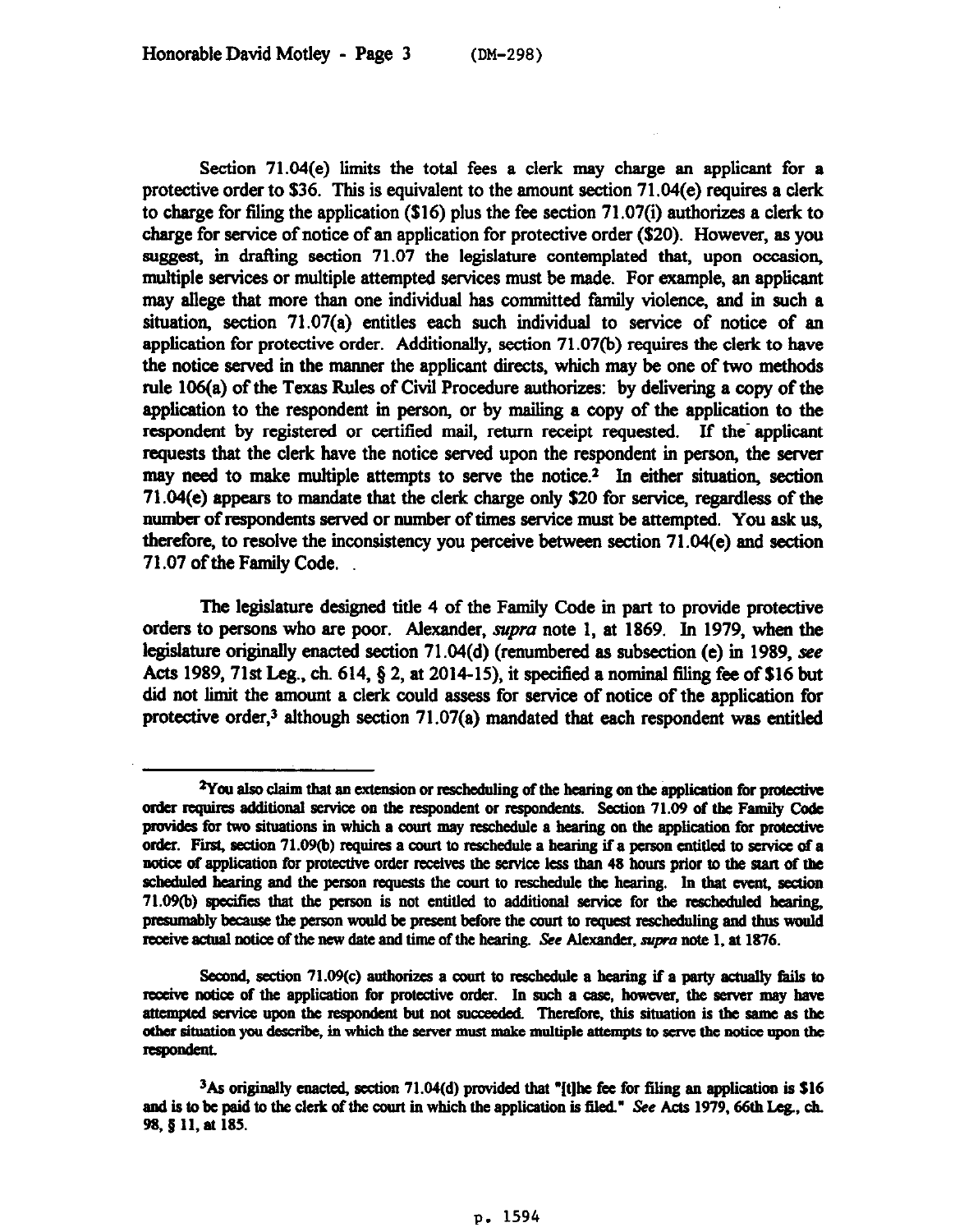to service.<sup>4</sup> See Acts 1979, 66th Leg., ch. 98,  $\S$  11, at 185. Clerks therefore charged court costs and service fees in addition to the \$16 filing fee, raising the total fee to a level so high that many eligible persons could not afford to apply for protective orders. Alexander, supra note 1, at 1869. In 1987 the legislature amended section 71.04(d) to prohibit a clerk from assessing in connection with the application any fees, costs, charges, or expenses, other than the fee for service of the notice that section 71.07 authorizes.<sup>5</sup> See Acts 1987, 70th Leg., ch. 1090, § 1, at 3700; see also Alexander, *supra* note 1, at 1869.

In 1991, by the enactment of Senate Bill 1149, the legislature added the present third sentence to section 71.04(e): "The total fees relating to the filing of and service of notice of an application for a protective order, including fees under Section 71.07 of this code, may not exceed S36 under any circumstances." On its face, this sentence clearly prohibits a clerk from assessing a total fee larger than \$36 *under any circumstances*. The legislative history does not show any contrary intent. In hearings on Senate Bill 1149, the author, Senator Brooks, underlined the plain language of the amendment by stating that the purpose of the amendment was to "clarify the previous legislative intent that the filing fee [for an application] for protective order shah not exceed S16 and rhe *fee for service shall not exceed \$20* under any circumstances." Hearings on S.B. 1149 Before the Senate Comm. on Health & Human Services, 72d Leg. (Apr. 16, 1991) (statement of Senator Brooka, author) (tape available from Senate Staff Services) (emphasis added). Consequently, we construe section  $71.04(e)$  to absolutely prohibit a clerk from charging an applicant for protective order under chapter 71 of the Family Code more than \$36, regardless of the number of respondents who must be served or the number of times service must be attempted before the server actually delivers the service.

Your second question concerns affidavits of inability to pay costs. As quoted above, section 71.04(e) permits "[a]n applicant who is unable to pay the filing fee and other costs as provided in Section 71.07 of this code [to] file with the court an affidavit of inability to pay under the procedures, to the extent that they apply, provided by the Texas

<sup>&</sup>lt;sup>4</sup>As originally enacted, section 71.07(a) provided that "[e]ach individual, other than an applicant, who is alleged to have committed family violence is entitled to service of citation on the filing of an application." See id.

<sup>&</sup>lt;sup>5</sup>In 1987 the legislature amended section 71.04(d) of the Family Code to provide in pertinent part as follows (italics indicate language the legislature added in 1987):

The fee for filing an application is \$16 and is to be paid to the clerk of the court in which the application is filed. *Except as provided in Section 71.07 of* this code, the applicant may not be assessed any other fees, costs, charges, or *expenses by the clerk of the court or my other public oflcial in connection with the opplicotion.* 

See Acts 1987, 70th Leg., ch. 1090, § 1, at 3700. By the same bill, the legislature added to section 71.07 of the Family Code subsection (c), which read essentially as section 71.07(i) does currently. See discussion supra page 2 (quoting Fam. Code  $\S 71.07(i)$ ).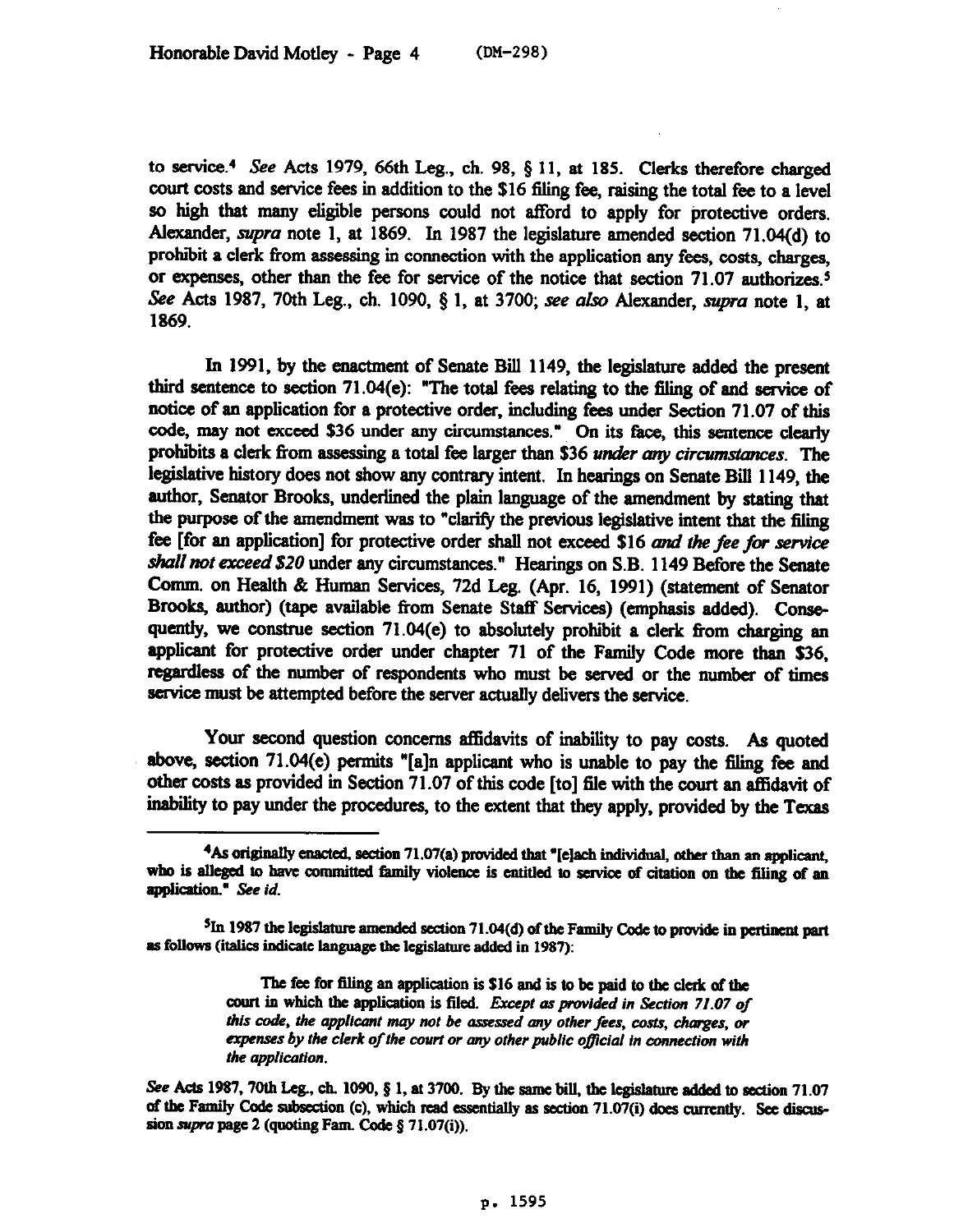. . . .

Rules of Civil Procedure." Rule 145 of the Texas Rules of Civil Procedure provides in pertinent part as follows:

> In lieu of filing security for costs of an original action, a party who is unable to afford said costs shall file an affidavit as herein described. A "party who is unable to afford costs" is defined as a person who is presently receiving a govermnental entitlement baaed on indigency or any other person who has no ability to pay costs. Said affidavit, and the party's action, shall be processed by the clerk in the manner prescribed by this rule.

> **2. Affidavit** The affidavit shall contain complete informationas to the party's identity, nature and amount of govermnental entitlement income, nature and amount of employment income, other income (interest, dividends, etc.), spouse's income if available to the party, property owned (other than homestead), cash or checking account, dependents, debts, and monthly expenses.

You contend that, because rule 145 defines a "party who is unable to afford costs" as a person who is presently receiving a government entitlement based on indigency, an applicant for protective order who is filing an affidavit of inability to pay under section 71.04(e) of the Family Code need only state in the atlidavit his or her identity and the fact that he or she is receiving a government entitlement based on indigency. You believe that the remainder of the information specified in rule 145 is "wholly unnecessary." We are uncertain whether, by the phrase "wholly unnecessary," you mean not required or irrelevant. Because rule 145 explicitly requires an aftiant to provide complete information regarding each of the items listed in paragraph 2 of the rule (thus making such information necessary), we need not determine here whether the information specified in paragraph 2, other than a statement that the affiant is the recipient of a government entitlement based on indigency, is relevant to determining whether such a person is unable to afford the costs of an original action.6 Cj *Cronen* v. *Smith,* 812 S.W.2d 69,75 ('Tex. App.-Houston [lst Dist.] 1991, no writ) (Mirabal, J., dissenting) (affiant receiving government entitlement based on indigency is as matter of law "party who is unable to afford costs" within context of rule 145).

<sup>&</sup>lt;sup>6</sup>You do not ask, and therefore we do not consider, the consequences, if any, of filing an affidavit under rule 145 of the Texas Rules of Civil Procedure in which the affiant fails fully to state his or her financial condition as required by the rule.